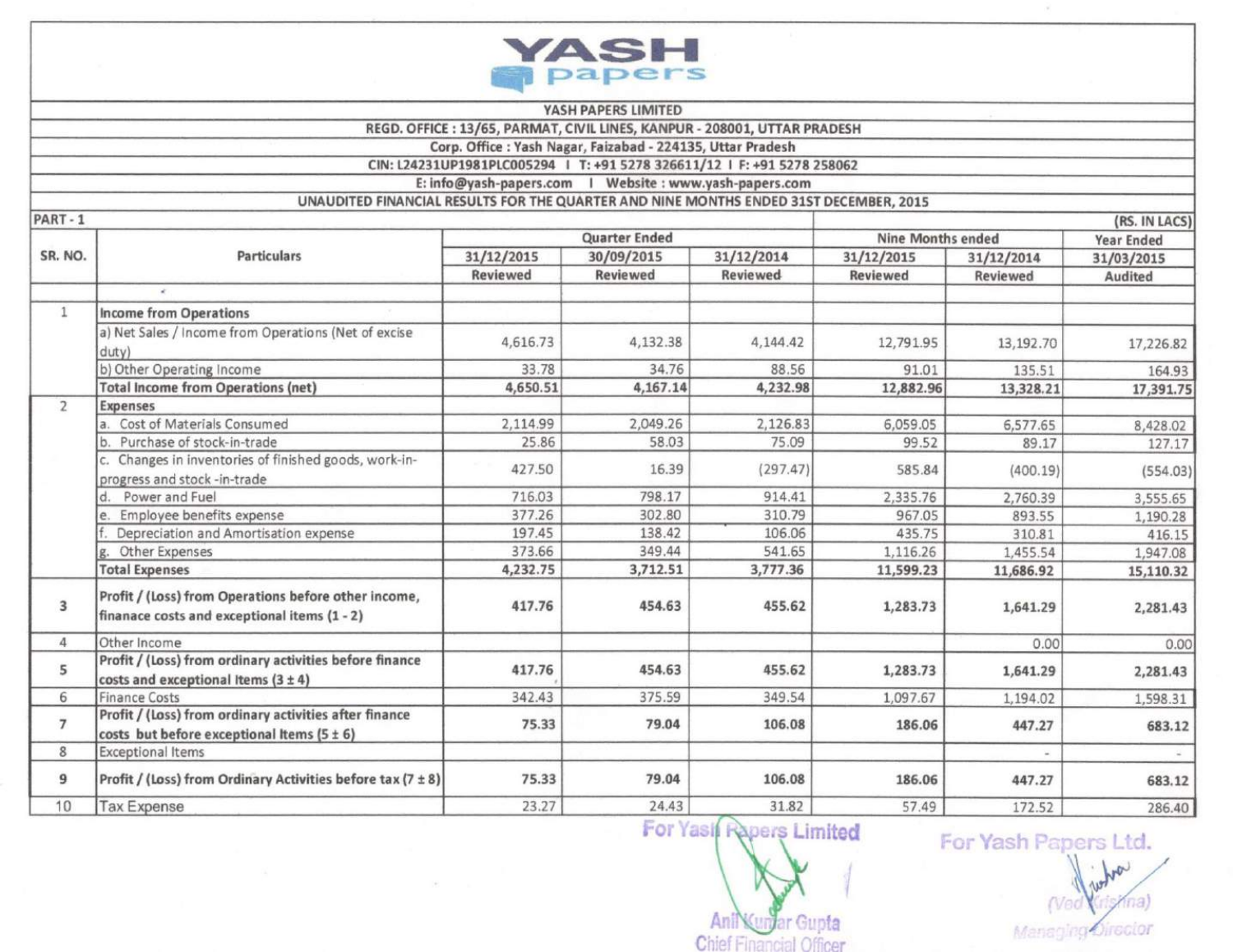| 11               | Net Profit / (Loss) from Ordinary Activities after tax (9 ±<br>10)                                                                                                                                                                                                            | 52.06    | 54.61             | 74.26                                       | 128.57      | 274.75     | 396.72     |  |  |  |
|------------------|-------------------------------------------------------------------------------------------------------------------------------------------------------------------------------------------------------------------------------------------------------------------------------|----------|-------------------|---------------------------------------------|-------------|------------|------------|--|--|--|
| 12               | Extraordinary items (Net of Tax expense)                                                                                                                                                                                                                                      |          |                   | (1,063.07)                                  |             | (1,063.07) | (1,063.07) |  |  |  |
| 13               | Net Profit / (Loss) for the period $(11 \pm 12)$                                                                                                                                                                                                                              | 52.06    | 54.61             | (988.81)                                    | 128.57      | (788.32)   | (666.35)   |  |  |  |
| 14               | Paid-up Equity Share Capital (Face Value Rs. 10/- each)                                                                                                                                                                                                                       | 2,770.00 | 2,770.00          | 2,770.00                                    | 2,770.00    | 2,770.00   | 2,770.00   |  |  |  |
| 15               | Reserves Excluding Revaluation Reserves as per Balance<br>Sheet of previous accounting year                                                                                                                                                                                   |          |                   |                                             |             |            | 1,815.43   |  |  |  |
| 16               | Earning Per Share (before extraordinary items( (of<br>Rs.10/-each) (not annualised):                                                                                                                                                                                          |          |                   |                                             |             |            |            |  |  |  |
|                  | (a) Basic                                                                                                                                                                                                                                                                     | 0.19     | 0.20              | 0.27                                        | 0.46        | 0.99       | (2.41)     |  |  |  |
|                  | (b) Diluted                                                                                                                                                                                                                                                                   | 0.19     | 0.20              | 0.27                                        | 0.46        | 0.99       | (2.41)     |  |  |  |
| 17               | Earning Per Share (after extraordinary items((of Rs.10/-<br>each) (not annualised):                                                                                                                                                                                           |          |                   |                                             |             |            |            |  |  |  |
|                  | (a) Basic $\epsilon$                                                                                                                                                                                                                                                          | 0.19     | 0.20              | (3.57)                                      | 0.46        | (2.85)     | (2.41)     |  |  |  |
|                  | (b) Diluted                                                                                                                                                                                                                                                                   | 0.19     | 0.20              | (3.57)                                      | 0.46        | (2.85)     | (2.41)     |  |  |  |
| Notes:           |                                                                                                                                                                                                                                                                               |          |                   |                                             |             |            |            |  |  |  |
| $\mathbf{1}$     | The above results have been reviewed by the Audit Committee on 5th February, 2016 and taken on record by the Board of Directors at their Meeting held on 6th February, 2016.                                                                                                  |          |                   |                                             |             |            |            |  |  |  |
| $\overline{2}$   | Deferred Tax Liability (DTL) has been provided in accordance with the Accounting Standard AS (22).                                                                                                                                                                            |          |                   |                                             |             |            |            |  |  |  |
| 3                | The figures of the previous quarters / periods have been reclassfied / restated / re-grouped, wherever considered necessary to crorrespond with current quarter presentation.                                                                                                 |          |                   |                                             |             |            |            |  |  |  |
| 4                | The figures for the quarter ended December 31, 2015 are the balancing figures between Unaudited figures in respect of 9 months ended December 31, 2015 and the published six<br>months figures upto the 2nd quarter ended September 30, 2015 of the relevant financial years. |          |                   |                                             |             |            |            |  |  |  |
| 5                | The Company operates in a single segment, viz. paper.                                                                                                                                                                                                                         |          |                   |                                             |             |            |            |  |  |  |
| 6                | Limited Review as required under Regulation 33 of the SEBI (Listing Obligations and Disclosure Requirements) Regulations, 2015 has been carried out by the Statutory Auditors.                                                                                                |          |                   |                                             |             |            |            |  |  |  |
|                  |                                                                                                                                                                                                                                                                               |          |                   | For and on behalf of the Board<br>$\bullet$ |             |            |            |  |  |  |
|                  |                                                                                                                                                                                                                                                                               |          |                   |                                             | Ved Krishna |            |            |  |  |  |
| Camp: Lucknow    |                                                                                                                                                                                                                                                                               |          | Managing Director |                                             |             |            |            |  |  |  |
| Date: 06/02/2016 |                                                                                                                                                                                                                                                                               |          |                   | DIN: 00182260                               |             |            |            |  |  |  |

cen-

For Yash Papers Limited Anil Numer Gupta

For Yash Papers Ltd. **Net** octor Managing